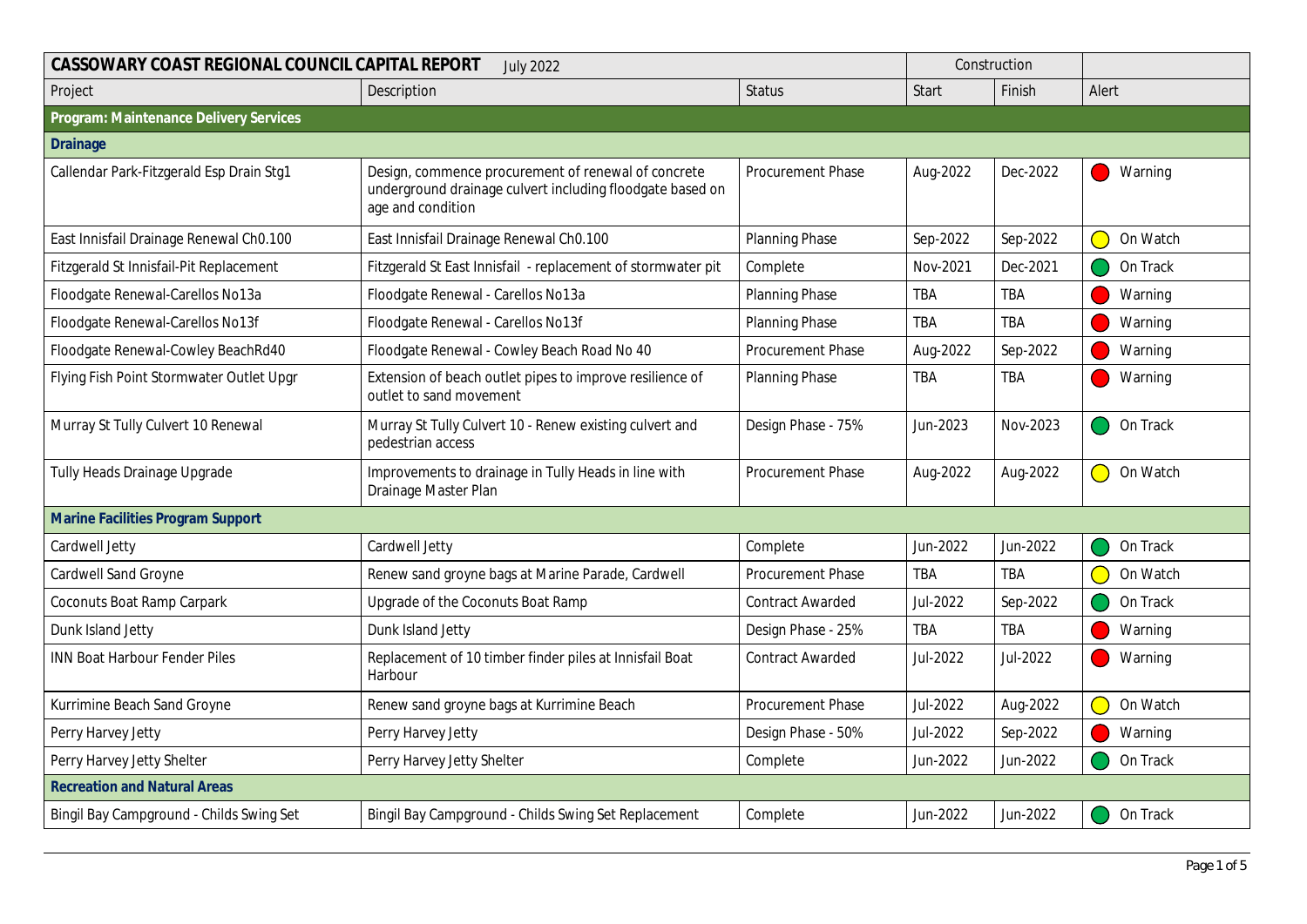| CASSOWARY COAST REGIONAL COUNCIL CAPITAL REPORT<br><b>July 2022</b> |                                                                                                                           |                         |          | Construction |                        |
|---------------------------------------------------------------------|---------------------------------------------------------------------------------------------------------------------------|-------------------------|----------|--------------|------------------------|
| Project                                                             | Description                                                                                                               | <b>Status</b>           | Start    | Finish       | Alert                  |
| Cardwell Heritage Trail Signage                                     | Cardwell Heritage Trail - Replacement of damaged<br>interpretive signage                                                  | Procurement Phase       | Jul-2022 | Jul-2022     | $\bigcirc$<br>On Watch |
| Casuarina Park Shade Sail Replacement                               | Casuarina Park Shade Sail Replacement                                                                                     | Complete                | Mar-2022 | Apr-2022     | On Track               |
| Cutten Walking Track - Resurface                                    | Resheeting decomposed granite pathways with new<br>material, repairing dranage and removing track surface trip<br>hazards | <b>Contract Awarded</b> | Jul-2022 | Aug-2022     | On Track               |
| Dugong Park Shade Sail Replacement                                  | Dugong Park Shade Sail Replacement                                                                                        | Complete                | May-2022 | May-2022     | On Track               |
| Dunk Island Park Furniture Renewals                                 | Renewal of park furniture on Dunk Island                                                                                  | <75% complete           | May-2022 | Jul-2022     | Warning                |
| Dunk Island Walking Track Renewal                                   | Replacement of footbridge decking on Dunk Island walking<br>track                                                         | Complete                | May-2022 | May-2022     | On Track               |
| Fossey Park BBQ Replacement                                         | Fossey Park BBQ Replacement                                                                                               | Procurement Phase       | Jul-2022 | Jul-2022     | On Track               |
| Groom Park Picnic Settings Renewal                                  | Renewal of 2 x picnic settings in Groom Park                                                                              | Complete                | May-2022 | May-2022     | On Track               |
| Innisfail CBD Masterplan - Furniture                                | Innisfail CBD masterplan streetscape - renewal of street<br>furniture                                                     | Procurement Phase       | Jul-2022 | Aug-2022     | Warning                |
| Mena Creek Walking Track - Viewing Deck                             | Replacement of viewing deck at Mena Creek Falls viewing<br>area                                                           | Procurement Phase       | Jul-2022 | Sep-2022     | Warning                |
| Nth Mission Stinger Net BBQ Installation                            | Nth Mission Stinger Net BBQ Installation                                                                                  | Complete                | Jun-2022 | Jun-2022     | On Track               |
| Paronella Park Picnic Setting/Shelter                               | Renewal of picnic setting and shelter in Paronella Park                                                                   | Complete                | Jun-2022 | Jun-2022     | On Track               |
| Public Amenities Wayfinding Signage                                 | Renewal of wayfinding signage to major public amenities                                                                   | Project Deferred        | NA.      | <b>NA</b>    | Warning                |
| <b>Stinger Net Furniture Installations</b>                          | <b>Stinger Net Furniture Installations</b>                                                                                | Complete                | Jun-2022 | Jun-2022     | On Track               |
| Street Sign Name Blades                                             | Replace CBD street name signage with Art Deco styled<br>signage                                                           | Complete                | Mar-2021 | Jul-2021     | On Track               |
| Tully RV Parking Reseal (Banyan Park)                               | Resurface the parking area behind the Tully Transit Centre<br>for RV parking                                              | Complete                | Nov-2021 | Mar-2022     | On Track               |
| <b>Ulysses Walking Track - Resurface</b>                            | Resheeting decomposed granite pathways with new<br>material, repairing dranage and removing track surface trip<br>hazards | Complete                | Feb-2022 | Apr-2022     | On Track               |
| W4Q5 - Foreshore Bin Enclosures                                     | Installation of foreshore bin enclosures (Mission Beach,<br>Kurrimine Beach, Cowley Beach)                                | <25% complete           | Jun-2022 | Sep-2022     | Warning                |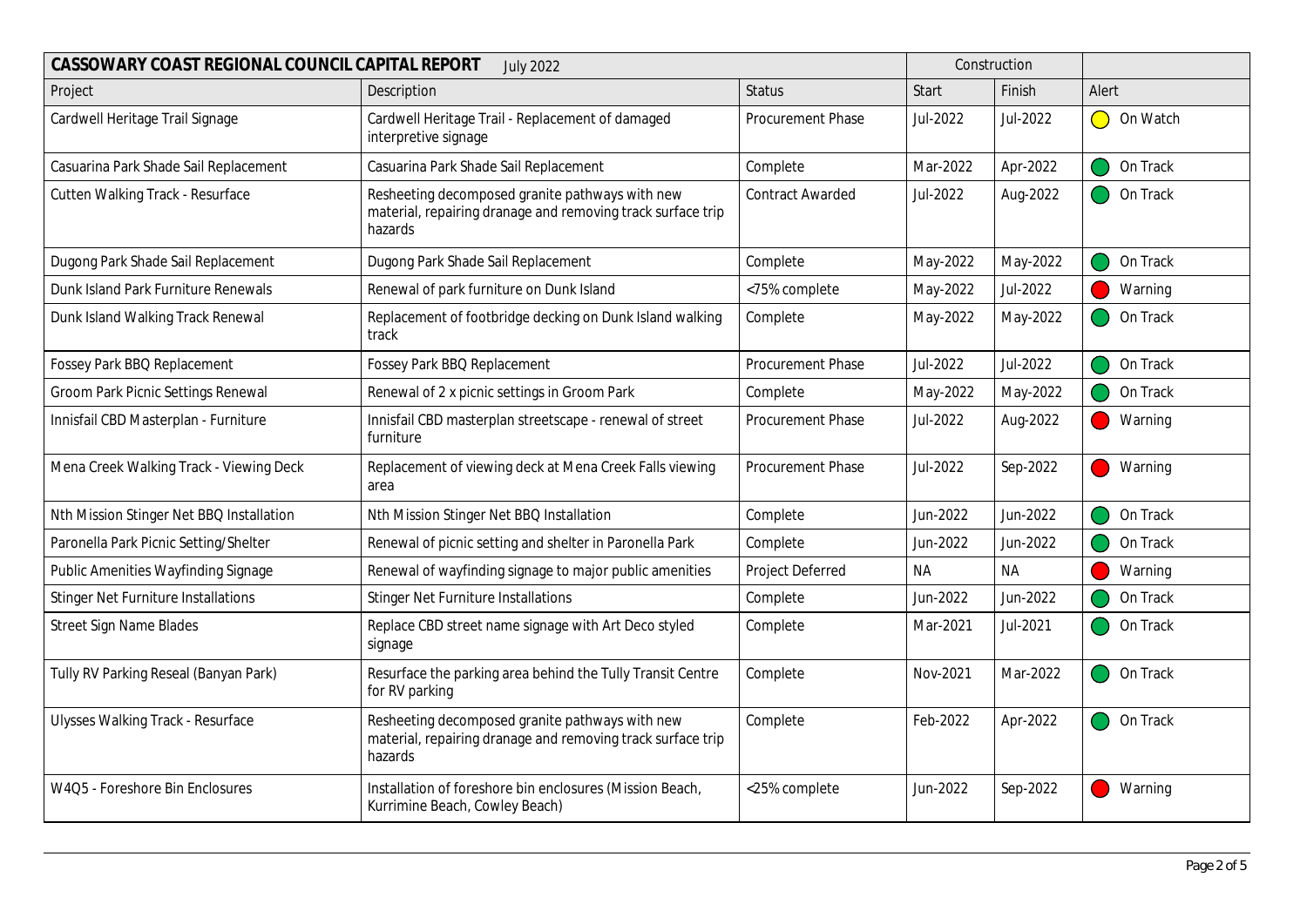| CASSOWARY COAST REGIONAL COUNCIL CAPITAL REPORT<br><b>July 2022</b> |                                                                                                                                 |                       |              | Construction |                       |
|---------------------------------------------------------------------|---------------------------------------------------------------------------------------------------------------------------------|-----------------------|--------------|--------------|-----------------------|
| Project                                                             | Description                                                                                                                     | <b>Status</b>         | <b>Start</b> | Finish       | Alert                 |
| W4Q5 - Penning Park Gravel Rd & Carpark                             | Improvements to gravel road and carpark at Penning Park,<br><b>Tully Heads</b>                                                  | <90% complete         | May-2022     | Jul-2022     | On Watch<br>$\bigcap$ |
| Wheatly Park Playground Renewal                                     | Renewal of playground equipment at Wheatley Park.                                                                               | Planning Phase        | Jul-2022     | Aug-2022     | Warning               |
| Transport                                                           |                                                                                                                                 |                       |              |              |                       |
| Bineham St, TUL K&C Renewal                                         | Replacement of sections of kerb and channel - Bineham St,<br>Tully                                                              | <b>Planning Phase</b> | Jul-2022     | Jul-2022     | On Track              |
| Bingil Bay Road Culvert Renewal Pipe 39                             | Bingil Bay Road Culvert Renewal Pipe 39                                                                                         | Complete              | Mar-2022     | Jun-2022     | On Track              |
| Blackman Road Resheeting - Investigation                            | 21/22 Resheeting Program - Blackman Road Resheeting -<br>investigation                                                          | Design Phase - 50%    | TBA          | TBA          | On Watch<br>$\bigcap$ |
| <b>Bobs Crossing</b>                                                | <b>Bobs Crossing</b>                                                                                                            | >90% complete         | Oct-2021     | Jul-2022     | On Track              |
| Bon Villa Ave, INN K&C Renewal 0.12-0.13                            | Replacement of sections of kerb and channel - Ch 0.12-0.13<br>Bon Villa Ave, Belvedere, Innisfail                               | >90% complete         | Jun-2022     | Jul-2022     | On Track              |
| Bona Ave, Inn-K&C Renewal 0.26-0.28                                 | Replacement of sections of kerb and channel - Ch 0.26-0.28<br>Bona Ave, Belvedere, Innisfail                                    | >90% complete         | Jun-2022     | Jul-2022     | On Track              |
| BRP Barbwire Creek Bridge Renewal                                   | Replace existing timber bridge with a concrete structure                                                                        | Complete              | Nov-2021     | Jun-2022     | On Track              |
| <b>Buckleys Bridge</b>                                              | <b>Buckleys Bridge</b>                                                                                                          | Planning Phase        | TBA          | TBA          | On Track              |
| Bus Shelter - King George Park                                      | Bus Shelter - King George Park - replace bus shelters at main<br>bus stop in Innisfail, on both sides of the highway            | Design Phase - 90%    | Oct-2022     | Jun-2023     | On Track              |
| <b>Cardwell Disability Access Improve</b>                           | The project will improve disability access through Cardwell's<br>CBD, providing safer access to facilities and business fronts. | <50% complete         | Feb-2022     | Jul-2022     | Warning               |
| Cardwell Transit Centre-Asphalt Overlay                             | This project will provide safer facilities for community and<br>transport companies - Asphalt Overlay                           | Complete              | Feb-2022     | Feb-2022     | On Track              |
| Deluca Road Pipe No 3                                               | Deluca Road Pipe No 3                                                                                                           | Design Phase - 25%    | <b>TBA</b>   | <b>TBA</b>   | On Track              |
| Elstob Road Resheeting Ch0-0.73                                     | 21/22 Resheeting Program - Elstob Road Resheeting Ch0-<br>0.73                                                                  | <50% complete         | Nov-2021     | Jul-2022     | On Track              |
| Flying Fish Pt Rd Culvert Renewal Pipe10                            | Flying Fish Pt Rd Culvert Renewal Pipe10                                                                                        | Project Deferred      | <b>NA</b>    | <b>NA</b>    | On Watch              |
| Footpath Renewal - McGowan Drive                                    | Footpath Renewal - McGowan Drive - partly funded by<br>Roads to Recovery                                                        | Project Deferred      | <b>NA</b>    | <b>NA</b>    | Warning               |
| Gullotta Rd Bridge No. 2 Decking Renewal                            | Renewal of Decking on Gullotta Road Bridge No. 2                                                                                | Procurement Phase     | Jul-2022     | Jul-2022     | On Track              |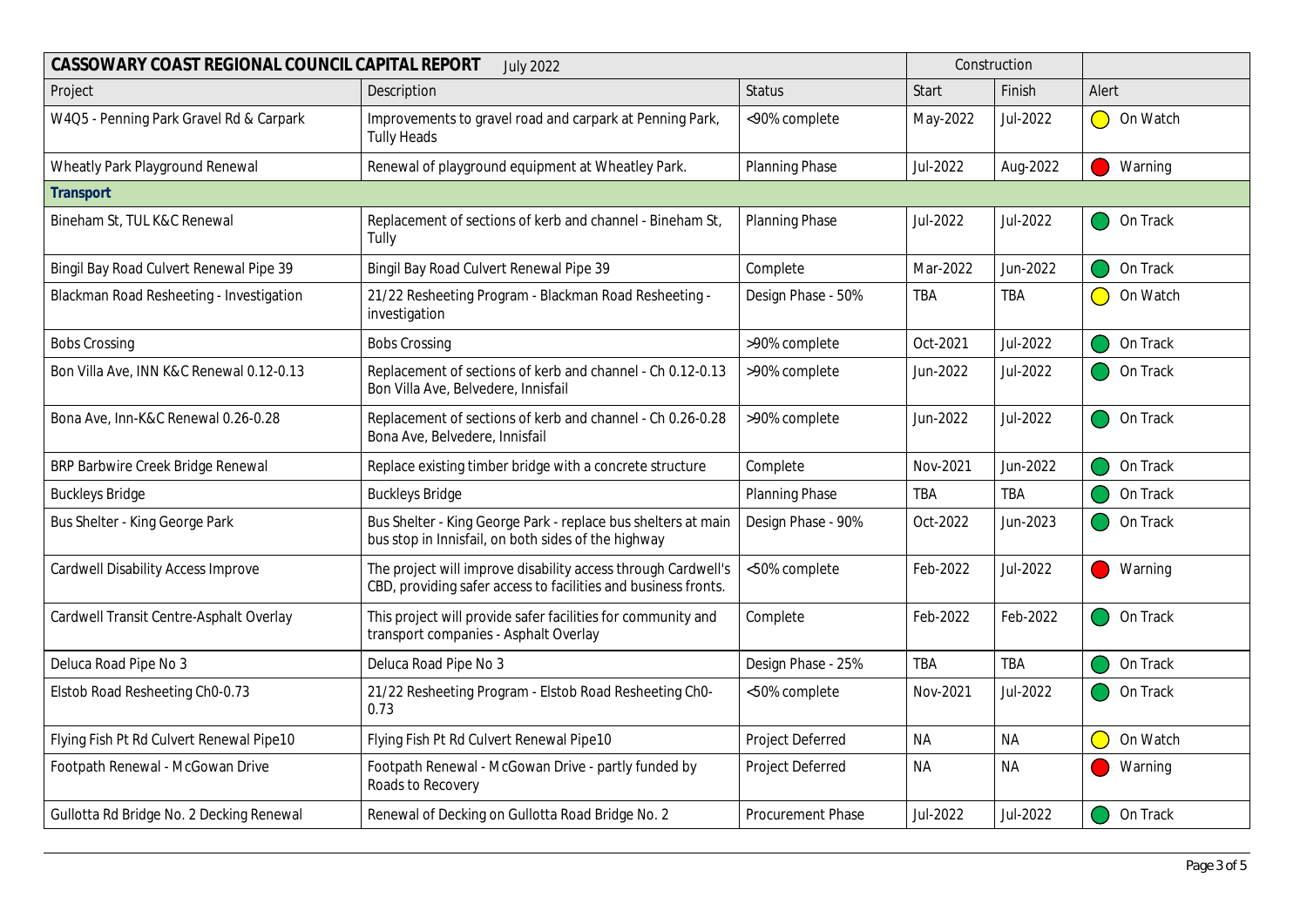| CASSOWARY COAST REGIONAL COUNCIL CAPITAL REPORT<br><b>July 2022</b> |                                                                                                           |                    |            | Construction |                                                           |
|---------------------------------------------------------------------|-----------------------------------------------------------------------------------------------------------|--------------------|------------|--------------|-----------------------------------------------------------|
| Project                                                             | Description                                                                                               | <b>Status</b>      | Start      | Finish       | Alert                                                     |
| Gullotta Rd Bridge No. 3 Decking Renewal                            | Renewal of Decking on Gullotta Road Bridge No. 3                                                          | Procurement Phase  | Aug-2022   | Aug-2022     | On Track                                                  |
| Hort Street - Pedestrian Safety Barriers                            | Hort Street Tully - Pedestrian Safety Barriers                                                            | Complete           | May-2022   | May-2022     | On Track                                                  |
| <b>HVSPP Cowley Beach Road Culverts</b>                             | HVSPP Cowley Beach Road Culverts                                                                          | <75% complete      | Jan-2022   | Jul-2022     | On Watch                                                  |
| Kennedy Ck Rd Culvert Ch10.45-10.47                                 | Renewal of culvert on Kennedy Creek Road chainage 10.45-<br>10.47 (Culvert 36)                            | <75% complete      | Jun-2022   | Sep-2022     | On Track                                                  |
| Kirrama Range Culvert Pipe No 172                                   | Kirrama Range Culvert Pipe No 172                                                                         | Design Phase - 25% | <b>TBA</b> | <b>TBA</b>   | On Track                                                  |
| Kroger Road Bridge Deck Renewal                                     | Deck Renewal on Kroger Road Bridge                                                                        | Procurement Phase  | Jul-2022   | Jul-2022     | On Watch                                                  |
| <b>LRCI Tully Heads Road Widening</b>                               | Road Improvement Tully Heads Road Widening                                                                | Complete           | Mar-2022   | Jun-2022     | On Track                                                  |
| McGowan Drive Sealed Road Renewal                                   | McGowan Drive Sealed Road Renewal                                                                         | Project Deferred   | NA         | <b>NA</b>    | Warning                                                   |
| Mission Beach CBD Carpark                                           | Construction of the Mission Beach CBD carpark                                                             | Complete           | Oct-2021   | Apr-2022     | On Track                                                  |
| Mt Coom Road Culvert Renewal                                        | Culvert Renewal- Renew existing 2x1800 RCP Coom Road,<br>Lower Tully                                      | Design Phase - 75% | Aug-2022   | Dec-2022     | On Watch<br>$\overline{\phantom{0}}$                      |
| Murray St, Tully (Richardson-Curtis)                                | Road reconstruction, K&C and drainage upgrade of Murray<br>Street from Richardson St to Curtis St         | Design Phase - 90% | Jul-2022   | Dec-2022     | Warning                                                   |
| Owen Street, Innisfail (Grace-Edith)                                | Rehabilitation of pathways, kerb and road on Owen Street<br>from Grace St to Edith St                     | Design Phase - 90% | May-2023   | Dec-2023     | On Track                                                  |
| Palmada Road Culvert Renewal                                        | Culvert Renewal- emergency work on broken pipe Palmada<br>Road, Silkwood                                  | Complete           | Oct-2021   | Apr-2022     | On Track                                                  |
| Pernase Road Culvert Renewal Pipe No 4                              | Pernase Road Culvert Renewal Pipe No 4                                                                    | Complete           | May-2022   | Jun-2022     | On Track                                                  |
| Pindar Street INN-K&C Renewal 0.01-0.07                             | Replacement of sections of kerb and channel - Ch 0.01-0.07<br>Pindar Street, Hudson Innisfail             | >90% complete      | Jun-2022   | Jul-2022     | On Track                                                  |
| Reichardt Rd Bridge Renewal                                         | Renewal of Girders and Decking on Gullotta Road Bridge                                                    | Procurement Phase  | Aug-2022   | Aug-2022     | Warning                                                   |
| Syndicate Road Rehab Ch 4.7 - 4.75                                  | Rehab sections of Synicate Road Ch 4.7 - 4.75                                                             | Project Deferred   | NA.        | <b>NA</b>    | On Watch                                                  |
| TMR Tourism Balliol Street, Cardwell                                | Balliol Street, Cardwell - Stage 1                                                                        | Complete           | Nov-2021   | Apr-2022     | On Track                                                  |
| Trojan St, INN K&C Renewal 0.02-0.14                                | Replacement of sections of kerb and channel - Ch 0.02-0.14<br>Trojan Street, Hudson, Innisfail            | >90% complete      | Jun-2022   | Jul-2022     | On Track                                                  |
| Tuckers Bridge Renewal                                              | Replacing of decking with Glulam deck panels, sand blast<br>and paint all steel girders on Tuckers Bridge | Procurement Phase  | Sep-2022   | Sep-2022     | On Watch<br>$\left( \begin{array}{c} \end{array} \right)$ |